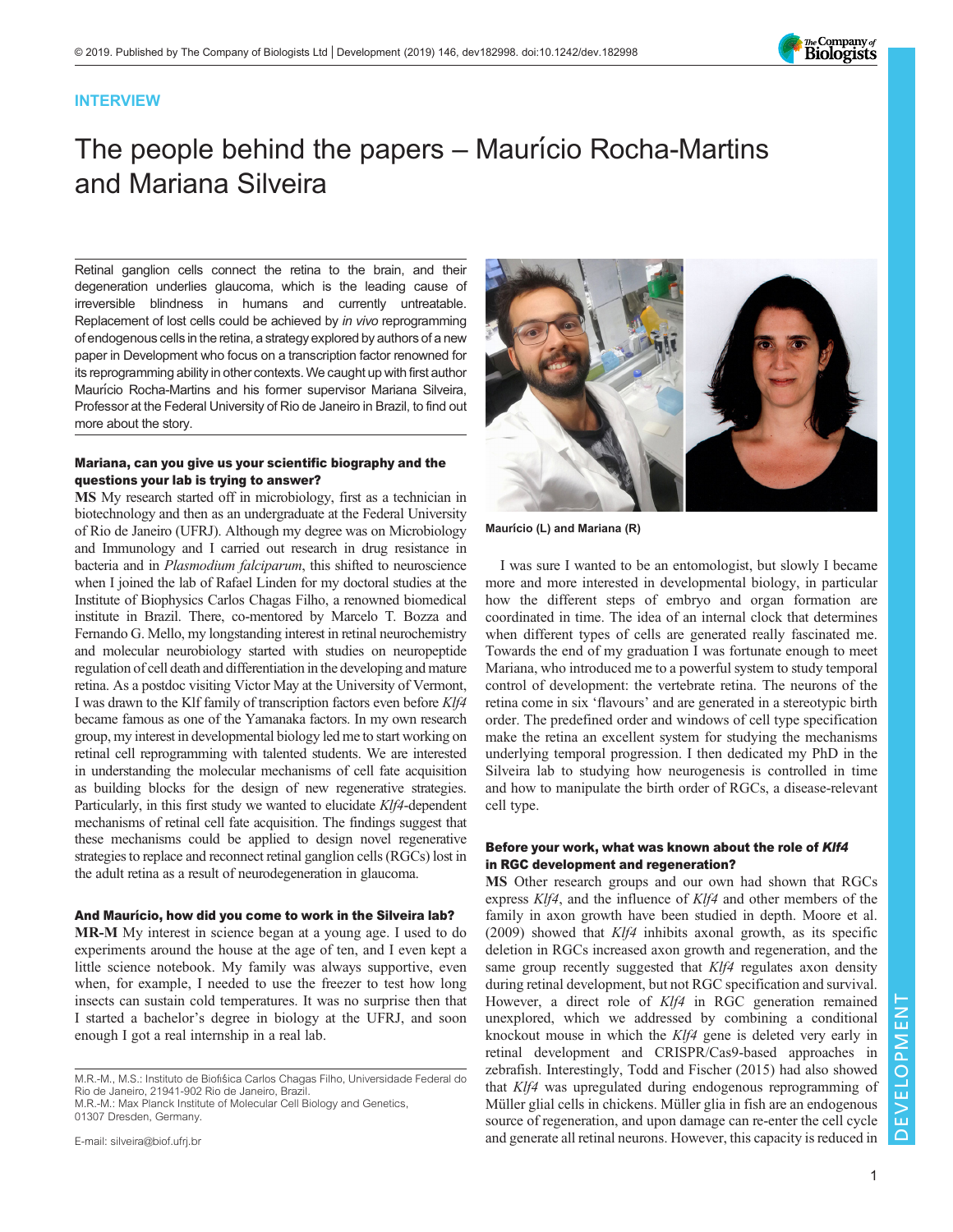

Induced ganglion cells (iRGC) generated in vivo upon Klf4 overexpression for 30 days. iRGC (GFP-positive, depth colour code) project TUBB3-positive axons which are aligned with endogenous fascicles (green).

chicken and almost lost in mammals. These lines of evidence encouraged us to pursue the study of Klf4 in retinal development and cell reprogramming.

#### Can you give us the key results of the paper in a paragraph?

MS We wanted to know whether Klf4 played a role in the development of specific cell types in the retina, in particular RGCs. To answer this, we used loss-of-function approaches in both mouse and zebrafish. The data showed that Klf4 might not be essential for RGC generation, although other family members could compensate for its absence, as was shown in embryonic stem cells [\(Jiang et al.,](#page-2-0) [2008\)](#page-2-0). What was really striking was that when we overexpressed Klf4 in late retinal progenitors, which have a restricted neurogenic potential, these progenitors re-acquired the potency to generate RGCs. Next, we asked what changed in the expression pattern of these late progenitors shortly after Klf4 overexpression. We detected the upregulation of some characteristic elements of the molecular programme of early retinal development, such as Atoh7, which is essential for RGC generation. Although these induced RGCs (iRGCs) lacked some markers of mature RGCs (such as Brn transcription factors), they projected axons toward the head of the optic nerve and survived up to 30 days after the beginning of Klf4 overexpression, the longest time analysed. In conclusion, this single transcription factor can reprogramme the fate of late retinal progenitors that normally generate other types of retinal neurons. This opens the door to investigating Klf4 as a promising candidate for new strategies to regenerate RGCs at late disease stages of glaucoma.

#### Even though your iRGCs matured and survived for a long time, they didn't express known regulators of RGC maturation and survival: why do you think that is?

MS Our working hypothesis is that the role of Klf4 as a pioneer factor might affect epigenetic modifications crucial to the

progression of retinogenesis, which normally prevents the neurogenic programming of RGCs at late stages of retinal development. Then, to reprogramme late retinal progenitors,  $Klf4$ might interfere in mechanisms that, in combination with Atoh7, succeed in the generation of RGCs. However, although iRGCs do survive for at least 30 days, the programme activated by  $Klf4$  may not follow the exact time course of gene expression of the key transcription factors responsible for terminal differentiation and survival, such as *Brn3b*. Alternatively, the sustained expression of Klf4 could interfere with later steps in iRGC differentiation. In fact, Klf4 has been described as an inhibitor of axonal outgrowth. So, we believe that although it activates a programme that is efficient in giving rise to RGCs, in the long run  $Klf4$  may impair the final stages of the process. Either there is a missing step and/or Klf4 may actively inhibit maturation.

## More longer term, what do you think are the advantages (and disadvantages) of cell reprogramming compared with cell therapy for the treatment of glaucoma?

MS There are different strategies involving cell therapy and cell reprogramming. One which has shown promising results uses stem cells as a source for the secretion of neurotrophic factors. This and other neuroprotective approaches, including gene therapy, are efficient to prevent the progression of RGC degeneration. However, in late stages of disease progression, RGC regeneration would be essential. The generation of RGCs in vitro either from embryonic stem cells or induced pluripotent stem cells to transplant into affected eyes is an alternative, but cost, safety and low efficiency are the major limitations of this approach. Finally, an appealing option is to coax endogenous cell sources to replace the lost RGCs. In this context, re-activating the intrinsic regenerative potential of Müller glial cells is an interesting option, and has potential advantages related to cell integration; however, it is very early to state that it may lead to a treatment for glaucoma. The first step would be to demonstrate that functional RGCs can be generated in vivo from Müller glia, and to attain visual function recovery in preclinical models of glaucoma.

#### When doing the research, did you have any particular result or eureka moment that has stuck with you?

MR-M As a junior group leader, Mariana was very hands-on, helping with bench work whenever possible, so it was no surprise that we shared the eureka moment of this project. We went together to the microscope to check what long-term overexpression of  $Klf4$  does to progenitor cells: could  $Klf4$ 's reprogramming abilities could be used to promote de novo genesis of RGCs? I had electroporated the retina of rat pups in vivo, a method that consists of delicate surgery and injection of DNA into the subretinal space. To be honest, because this injection is tricky, we would have been happy to see any sign of electroporation at this point. But, to our surprise, the retinas were nicely electroporated – 'beginner's luck' – and we observed a striking change in the position of the neurons within the retina. In the control, most neurons were located at the apical side, whereas in the Klf4 group they were positioned at the basal side. This change in position indicated a possible change in fate. Looking through more sections we saw beautiful bundles of axons coming from the basal neurons all the way to the optic nerve, a unique feature of RGCs. We were literally jumping with excitement in the microscope room. This finding motivated us to characterize in detail the fate of these basal neurons, and we confirmed that Klf4 overexpression is sufficient to induce de novo genesis of RGCs.